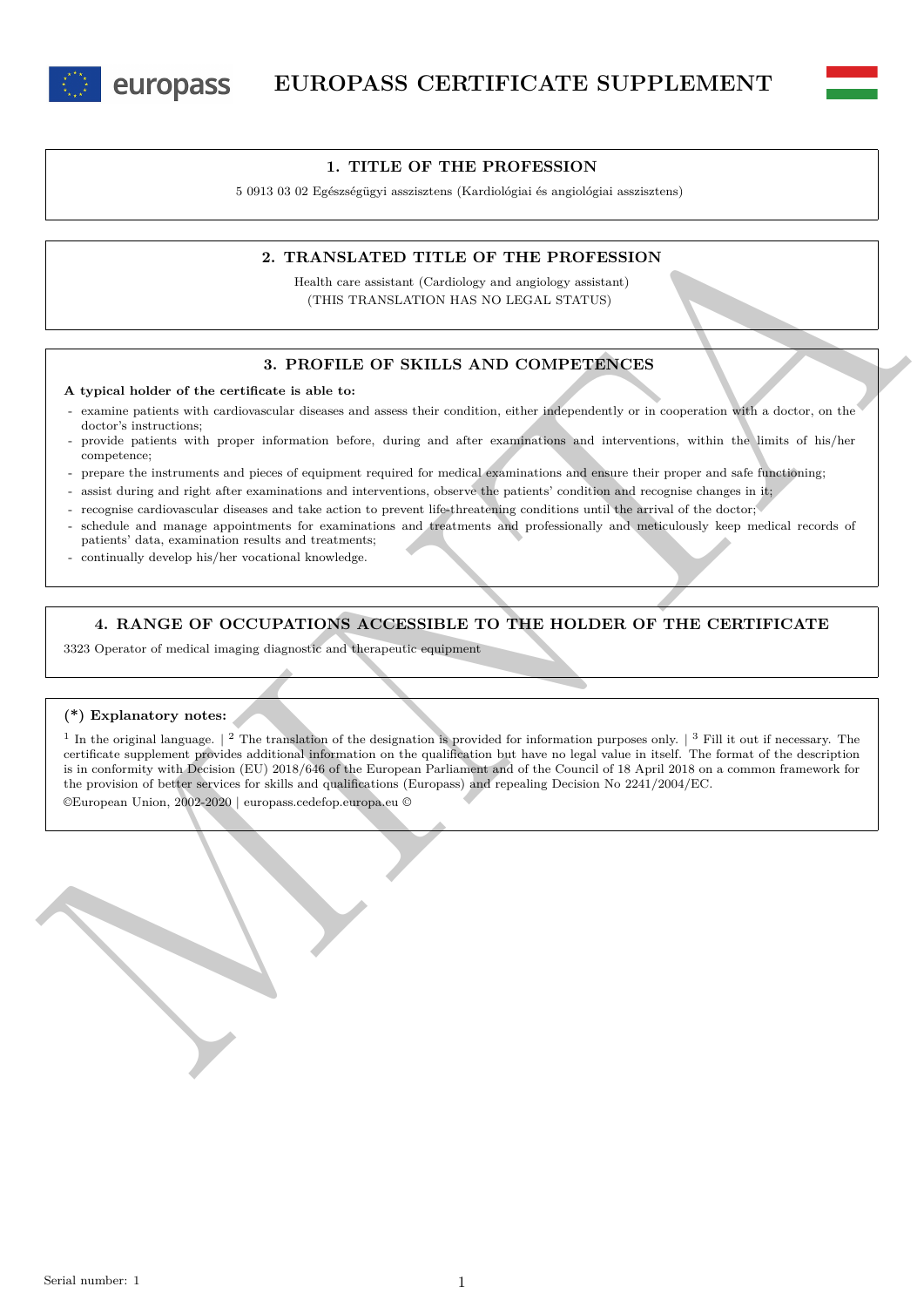| certificate                                                                                                                                                                                                                                                                                                                            |                                                                                                                                                                                                                                                                                                                                                                                                                                                                                                                                                                                                                                                                                                                                                                                                                  | Name and status of the national/regional authority<br>providing accreditation/recognition of the certificate |  |
|----------------------------------------------------------------------------------------------------------------------------------------------------------------------------------------------------------------------------------------------------------------------------------------------------------------------------------------|------------------------------------------------------------------------------------------------------------------------------------------------------------------------------------------------------------------------------------------------------------------------------------------------------------------------------------------------------------------------------------------------------------------------------------------------------------------------------------------------------------------------------------------------------------------------------------------------------------------------------------------------------------------------------------------------------------------------------------------------------------------------------------------------------------------|--------------------------------------------------------------------------------------------------------------|--|
|                                                                                                                                                                                                                                                                                                                                        |                                                                                                                                                                                                                                                                                                                                                                                                                                                                                                                                                                                                                                                                                                                                                                                                                  |                                                                                                              |  |
|                                                                                                                                                                                                                                                                                                                                        | Ministry for Innovation and Technology                                                                                                                                                                                                                                                                                                                                                                                                                                                                                                                                                                                                                                                                                                                                                                           |                                                                                                              |  |
| Level of the certificate (national or international)                                                                                                                                                                                                                                                                                   | Grading scale / Pass requirements                                                                                                                                                                                                                                                                                                                                                                                                                                                                                                                                                                                                                                                                                                                                                                                |                                                                                                              |  |
| NQF level: 5                                                                                                                                                                                                                                                                                                                           | Five -grade: 5 excellent                                                                                                                                                                                                                                                                                                                                                                                                                                                                                                                                                                                                                                                                                                                                                                                         |                                                                                                              |  |
| EQF level: 5                                                                                                                                                                                                                                                                                                                           | 4<br>good                                                                                                                                                                                                                                                                                                                                                                                                                                                                                                                                                                                                                                                                                                                                                                                                        |                                                                                                              |  |
| Digital Competence Framework level: 5                                                                                                                                                                                                                                                                                                  | satisfactory<br>3<br>$\boldsymbol{2}$<br>pass                                                                                                                                                                                                                                                                                                                                                                                                                                                                                                                                                                                                                                                                                                                                                                    |                                                                                                              |  |
|                                                                                                                                                                                                                                                                                                                                        | $\mathbf{1}$<br>fail                                                                                                                                                                                                                                                                                                                                                                                                                                                                                                                                                                                                                                                                                                                                                                                             |                                                                                                              |  |
|                                                                                                                                                                                                                                                                                                                                        | The prerequisite of being eligible to sit for a sectoral basic examination<br>is the successful completion of all the required training courses, or the<br>recognised prior learning should incorporate the requirements of the<br>sectoral basic examination. The prerequisite of being eligible to sit for<br>a vocational examination is the successful completion of all the training<br>courses and the uninterrupted professional practice required. In case<br>the student is required to pass a sectoral basic examination, latter shall<br>be recognised with the following weighting:<br>The result of the basic sectoral examination will be computed into that<br>of the vocational examination with the following weighting: Sectoral<br>basic examination: $10\%$ , Vocational examination: $90\%$ |                                                                                                              |  |
| Certificate number: CXK A                                                                                                                                                                                                                                                                                                              | Designation of the theoretical and practical subjects of the<br>sectoral basic examination and the vocational examination and<br>their grades according to a five-grade scale                                                                                                                                                                                                                                                                                                                                                                                                                                                                                                                                                                                                                                    |                                                                                                              |  |
| Serial number: 123456                                                                                                                                                                                                                                                                                                                  | Sectoral basic examination : The examination was passed based on<br>recognised prior learning                                                                                                                                                                                                                                                                                                                                                                                                                                                                                                                                                                                                                                                                                                                    |                                                                                                              |  |
| Certificate issue date: 2022.05.05                                                                                                                                                                                                                                                                                                     | Vocational examination                                                                                                                                                                                                                                                                                                                                                                                                                                                                                                                                                                                                                                                                                                                                                                                           |                                                                                                              |  |
|                                                                                                                                                                                                                                                                                                                                        | central interactive                                                                                                                                                                                                                                                                                                                                                                                                                                                                                                                                                                                                                                                                                                                                                                                              |                                                                                                              |  |
|                                                                                                                                                                                                                                                                                                                                        | Cardiology and angiology assistant theoretical knowledge                                                                                                                                                                                                                                                                                                                                                                                                                                                                                                                                                                                                                                                                                                                                                         | 5                                                                                                            |  |
|                                                                                                                                                                                                                                                                                                                                        | project exercise                                                                                                                                                                                                                                                                                                                                                                                                                                                                                                                                                                                                                                                                                                                                                                                                 |                                                                                                              |  |
|                                                                                                                                                                                                                                                                                                                                        | Vocational practical examination task                                                                                                                                                                                                                                                                                                                                                                                                                                                                                                                                                                                                                                                                                                                                                                            | 5                                                                                                            |  |
|                                                                                                                                                                                                                                                                                                                                        | Result of the vocational examination in percentage                                                                                                                                                                                                                                                                                                                                                                                                                                                                                                                                                                                                                                                                                                                                                               | 100%                                                                                                         |  |
|                                                                                                                                                                                                                                                                                                                                        | Result of the vocational examination with grades                                                                                                                                                                                                                                                                                                                                                                                                                                                                                                                                                                                                                                                                                                                                                                 | $\overline{5}$                                                                                               |  |
| Access to next level of education/training<br>To higher education                                                                                                                                                                                                                                                                      | <b>International agreements</b>                                                                                                                                                                                                                                                                                                                                                                                                                                                                                                                                                                                                                                                                                                                                                                                  |                                                                                                              |  |
| Other information concerning the vocational training process                                                                                                                                                                                                                                                                           |                                                                                                                                                                                                                                                                                                                                                                                                                                                                                                                                                                                                                                                                                                                                                                                                                  |                                                                                                              |  |
| Legal basis                                                                                                                                                                                                                                                                                                                            |                                                                                                                                                                                                                                                                                                                                                                                                                                                                                                                                                                                                                                                                                                                                                                                                                  |                                                                                                              |  |
| Government Decree 12/2020 (II. 7.) on the Implementation of the Vocational Education and Training Act,<br>Government Decree 319/2020 (VII, 1.) on the amendment of Government Decree 12/2020 (II, 7.) on the Implementation of the Vocational<br>Education and Training Act,<br>Act LXXX of 2019 on Vocational Education and Training. |                                                                                                                                                                                                                                                                                                                                                                                                                                                                                                                                                                                                                                                                                                                                                                                                                  |                                                                                                              |  |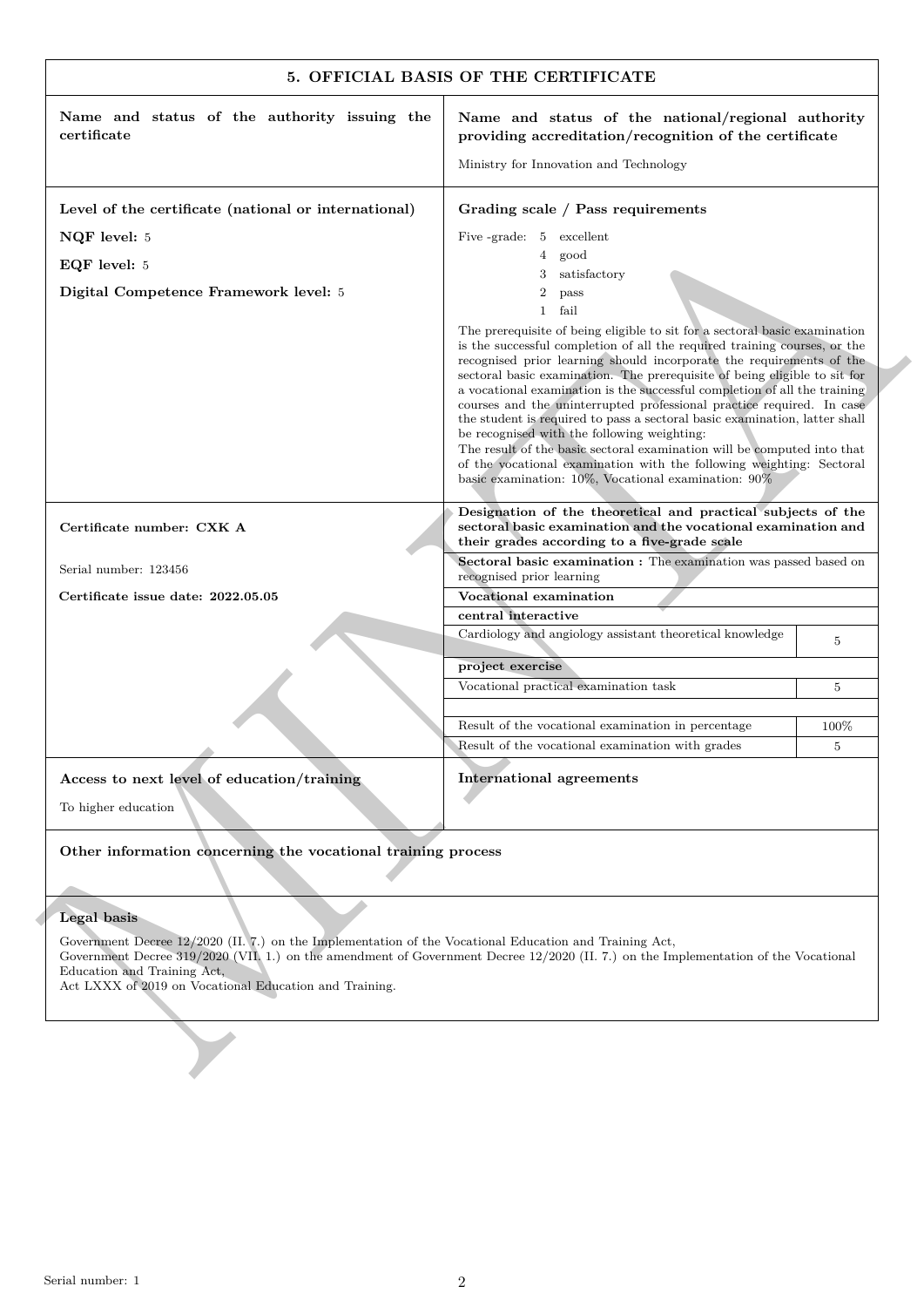# **6. OFFICIALLY RECOGNISED WAYS OF ACQUIRING THE CERTIFICATE SUPPLEMENT**

| Description of the sectoral basic training and the theoretical<br>and practical vocational training        | Distribution of the total number of hours of the programme                                                                          |
|------------------------------------------------------------------------------------------------------------|-------------------------------------------------------------------------------------------------------------------------------------|
|                                                                                                            |                                                                                                                                     |
| Total duration of the education/training                                                                   | 2380 hours                                                                                                                          |
| Entry requirements:<br>school-leaving certificate is necessary<br>- Occupational aptitude test is required | - For a 5-yer vocational training programme, elementary school qualification, for a 2-year vocational training programme, secondary |
| Further information:                                                                                       |                                                                                                                                     |
| VOCATIONAL PRACTICAL SUBJECT                                                                               | <b>HOURS</b>                                                                                                                        |
| Targeted medication                                                                                        | 12 hour                                                                                                                             |
| Complex clinical simulation practice                                                                       | 12 hour                                                                                                                             |
| Vital signs and injection practices                                                                        | 12 hour                                                                                                                             |
| Cell biology                                                                                               | 12 hour                                                                                                                             |
| Internal medicine and care                                                                                 | 12 hour                                                                                                                             |
| Surgery and care                                                                                           | 12 hour                                                                                                                             |
| Knowledge of clinical diseases and their treatment                                                         | 12 hour                                                                                                                             |
| Clinical practice                                                                                          | 12 hour                                                                                                                             |
| Cardiovascular basic knowledge                                                                             | 12 hour                                                                                                                             |
| Pathology                                                                                                  | 12 hour                                                                                                                             |
| Cardiovascular diagnostics                                                                                 | 12 hour                                                                                                                             |
| Therapies of cardiovascular diseases                                                                       | 12 hour                                                                                                                             |
| Cardiology patients requiring special care, resuscitation                                                  | 12 hour                                                                                                                             |
| Assistant tasks - practical classroom training                                                             | 12 hour                                                                                                                             |
| Prevention                                                                                                 | 12 hour                                                                                                                             |
|                                                                                                            |                                                                                                                                     |
| Rehabilitation<br>Patient education                                                                        | 12 hour<br>12 hour                                                                                                                  |
|                                                                                                            |                                                                                                                                     |
|                                                                                                            |                                                                                                                                     |
| VOCATIONAL THEORETICAL SUBJECT                                                                             | <b>HOURS</b>                                                                                                                        |
| Vocational knowledge                                                                                       | 12 hour                                                                                                                             |
| Vocational foreign language knowledge                                                                      | 12 hour                                                                                                                             |
| Basics of medical ethics and patient rights                                                                | 12 hour                                                                                                                             |
| Basics of communication                                                                                    | 12 hour                                                                                                                             |
| Anatomy of the human body                                                                                  | $12\ \mathrm{hour}$                                                                                                                 |
| Basics of first aid                                                                                        | 12 hour                                                                                                                             |
| Work safety, patient safety                                                                                | 12 hour                                                                                                                             |
| Basic nursing and care                                                                                     | 12 hour                                                                                                                             |
| Targeted medication                                                                                        | 12 hour                                                                                                                             |
| Basics of professional chemistry and biochemistry                                                          | 12 hour                                                                                                                             |
| Basics of professional physics and biophysics                                                              | 12 hour                                                                                                                             |
| Health informatics                                                                                         | 12 hour                                                                                                                             |
| Medical terminology                                                                                        | 12 hour                                                                                                                             |
| Basics of health law and ethics                                                                            | 12 hour                                                                                                                             |
| Cell biology                                                                                               | 12 hour                                                                                                                             |
| The human body and its functioning                                                                         | 12 hour                                                                                                                             |
| Basic hygiene measures                                                                                     | 12 hour                                                                                                                             |
| General nursing and care                                                                                   | 12 hour                                                                                                                             |
| Basic pharmacology knowledge                                                                               | 12 hour                                                                                                                             |
| Communication                                                                                              | 12 hour                                                                                                                             |
| General laboratory knowledge                                                                               | 12 hour                                                                                                                             |
| Basic rehabilitation knowledge and physiotherapy                                                           | 12 hour                                                                                                                             |
| Basics of sociology                                                                                        | 12 hour                                                                                                                             |
| Basics of psychology                                                                                       | 12 hour                                                                                                                             |
| Public health, health promotion                                                                            | 12 hour                                                                                                                             |
| Basic pedagogical and patient education knowledge                                                          | 12 hour                                                                                                                             |
| Internal medicine and care                                                                                 | 12 hour                                                                                                                             |
| Surgery and care                                                                                           | 12 hour                                                                                                                             |
| Knowledge of clinical diseases and their treatment                                                         | 12 hour                                                                                                                             |
|                                                                                                            |                                                                                                                                     |